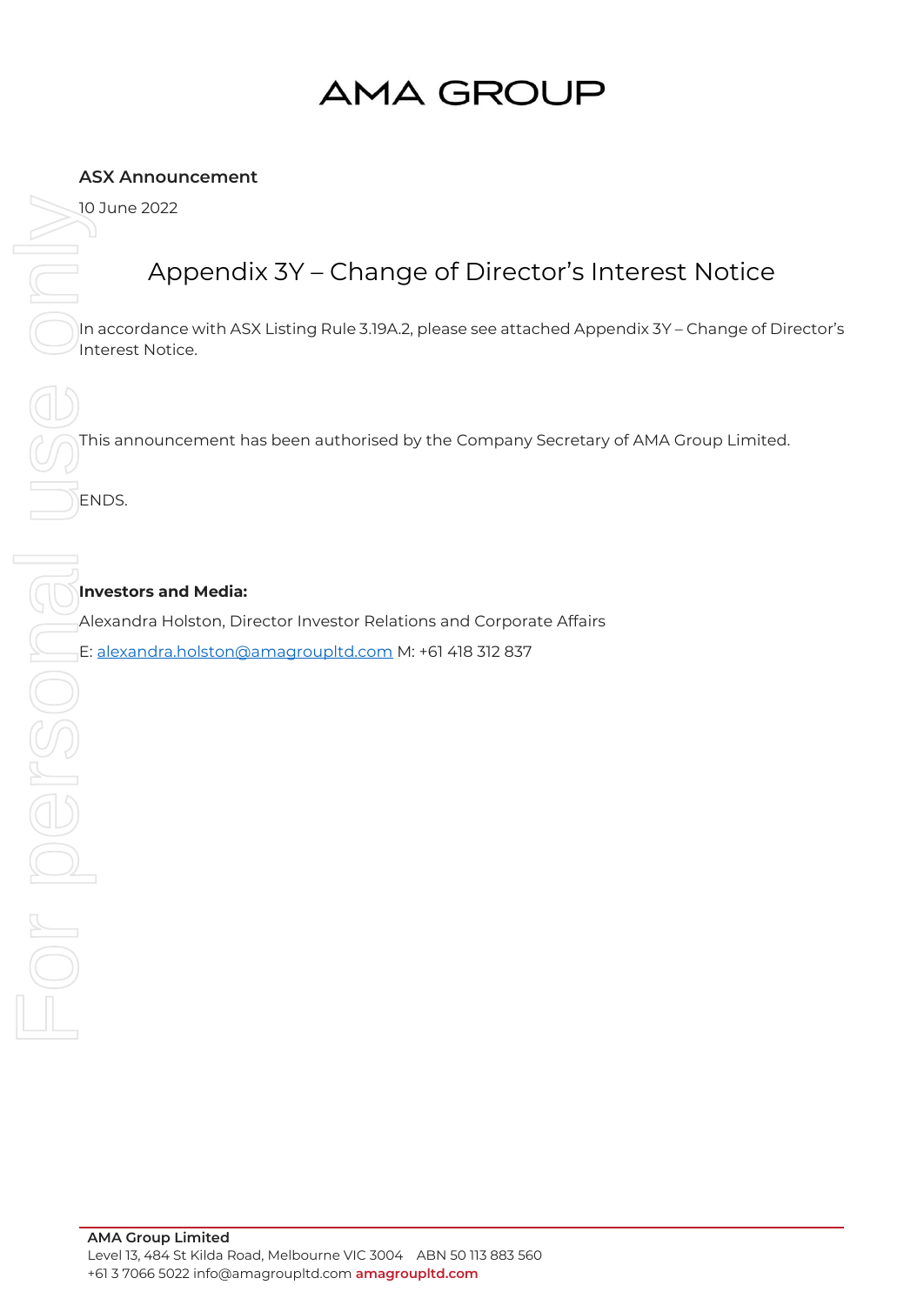*Rule 3.19A.2*

## **Appendix 3Y**

### **Change of Director's Interest Notice**

*Information or documents not available now must be given to ASX as soon as available. Information and documents given to ASX become ASX's property and may be made public.*

Introduced 30/09/01 Amended 01/01/11

|            | Name of entity AMA Group Limited |
|------------|----------------------------------|
| <b>ABN</b> | 50 113 883 560                   |

We (the entity) give ASX the following information under listing rule 3.19A.2 and as agent for the director for the purposes of section 205G of the Corporations Act.

| Name of Director    | <b>Carl Bizon</b> |
|---------------------|-------------------|
| Date of last notice | 9 December 2021   |

#### **Part 1 - Change of director's relevant interests in securities**

*In the case of a trust, this includes interests in the trust made available by the responsible entity of the trust*

Note: In the case of a company, interests which come within paragraph (i) of the definition of "notifiable interest of a director" should be disclosed in this part.

| Direct or indirect interest                                                                                                                         | Direct & Indirect                                                                                               |  |
|-----------------------------------------------------------------------------------------------------------------------------------------------------|-----------------------------------------------------------------------------------------------------------------|--|
| Nature of indirect interest<br>(including registered holder)<br>Note: Provide details of the circumstances giving rise to the relevant<br>interest. | C J Beacon Properties Pty Ltd <bizon<br>Family SF A/C&gt; (Director Related Entity)</bizon<br>                  |  |
| Date of change                                                                                                                                      | 9 June 2022                                                                                                     |  |
| No. of securities held prior to change                                                                                                              | <b>Direct</b><br>271,429 Ordinary Shares<br>2,907,934 Performance Rights<br>Indirect<br>271,429 Ordinary Shares |  |
| Class                                                                                                                                               | <b>Ordinary Shares</b>                                                                                          |  |
| <b>Number acquired</b>                                                                                                                              | 300,000                                                                                                         |  |
| <b>Number disposed</b>                                                                                                                              | Nil                                                                                                             |  |
| <b>Value/Consideration</b><br>Note: If consideration is non-cash, provide details and estimated<br>valuation                                        | \$0.1750 per share                                                                                              |  |

<sup>+</sup> See chapter 19 for defined terms.